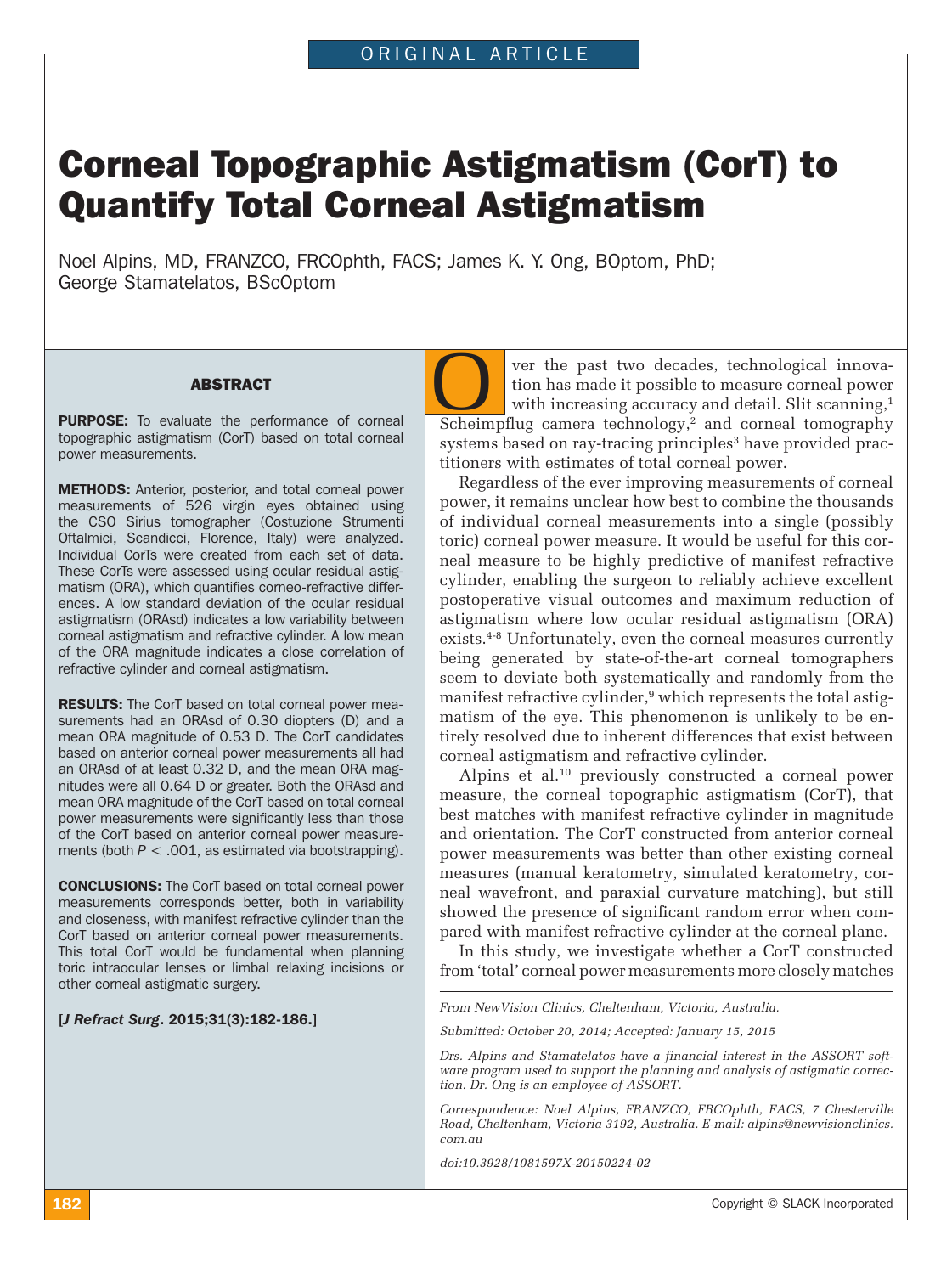manifest refractive cylinder than a CorT constructed from anterior corneal power. We would expect this to be true, because the total corneal power incorporates anterior and posterior corneal curvature information, and thus should be more representative of the complete cornea. Such a parameter would provide greater consistency in quantifying corneal astigmatism magnitude and meridian for corneal assessment and for surgical procedures such as toric implantation, cornea procedures after corneal graft, limbal relaxing incisions, and topography-guided laser procedures.

# PATIENTS AND METHODS

# **STUDY DATA**

Refractive and tomographic data were assessed retrospectively for virgin healthy eyes that later proceeded to have refractive laser surgery. Measurements were performed between April 2011 and June 2013. All tomographic data were captured with a CSO Sirius tomographer (Costuzione Strumenti Oftalmici, Scandicci, Florence, Italy), which uses the combination of a Placido disk and a rotating Scheimpflug camera to measure the anterior and posterior corneal surfaces and the corneal thickness across the whole cornea. The exported tomographic data contained 'equivalent power' values (referred to here as total power), axial anterior, and posterior power values of each measurement point on the cornea. Measurements were made at 240 points on 30 evenly spaced concentric rings, with diameters ranging from 0.4 to 12.0 mm.

# **CALCULATIONS**

We used the method described by Alpins et al.<sup>10</sup> to derive parameters for total, anterior, and posterior power CorTs. For each measurement type (total, anterior, and posterior CorT), this involved calculating Ring.#.Ks (which are similar to keratometry readings calculated for each ring, with a flat and steep power and steep meridian) and then deriving many CorT candidates by combining Ring.#.Ks from sets of contiguous rings. Because we require CorTs that represent total power instead of curvature, adjustment factors were applied to the anterior and posterior curvature data to turn them into equivalent keratometric power. The adjustment factor for anterior power is the standard adjustment factor normally used to convert from anterior corneal curvature to keratometric power,<sup>11</sup> namely  $(1.3375 - 1.0) / (1.376 - 1.0) = 0.90$ . The adjustment factor for posterior power is derived similarly, and in our case is  $(1.3375 - 1.0) / (1.336 - 1.376) = -8.44$ .

The vector difference between the CorT candidates and the manifest refractive cylinder is the ORA.<sup>4</sup> The standard deviation of the ORA magnitudes (ORAsd) is a measure of the variability of the match between the CorT corneal astigmatism and manifest refractive cylinder. The ORAsd allows the CorT candidates to be ranked, where a low ORAsd indicates that a CorT candidate matches the manifest refractive cylinder consistently with minimum variability.

The mean of the ORA magnitudes (ORAmean) is also of clinical relevance. A low ORA magnitude indicates that the CorT is well aligned in meridian and magnitude to the corneal plane manifest refractive cylinder, effectively representing the total refractive power of the eye.

## **STATISTICAL ANALYSIS**

All statistical analyses were performed using the R statistical environment.<sup>12</sup> Parameter estimates, confidence intervals, and *P* values were obtained via simple bootstrapping,<sup>13</sup> using the package 'boot'<sup>14,15</sup> to generate 1,000 bootstrap samples.

## RESULTS

Our results derived from total and anterior corneal power data. We also included results derived from posterior power data for completeness, although these alone were not expected to accurately match refractive measurements.

Five hundred twenty-six virgin healthy eyes were included in the study. Patient age ranged from 20 to 57 years at the time of surgery, and 60% were female.

**Figure A** (available in the online version of this article) shows the ORAsd and ORAmean estimates for the Ring.#.Ks. For total power, the best individual ring was ring 7 (with a diameter of 2.8 mm); this had an ORAsd of 0.32 diopter (D) and an ORAmean of 0.53 D. The best individual ring for anterior power was also ring 7, with an ORAsd of 0.35 D and an ORAmean of 0.65 D. In contrast, the Ring.#.Ks derived from posterior power data bear far less resemblance to refractive cylinder. The best individual ring derived from posterior power data was ring 18, with an ORAsd of 2.73 D and an ORAmean of 2.64 D. The extremely large values of ORAsd and ORAmean for posterior power data indicate that the adjusted posterior corneal astigmatism did not correspond closely to manifest refractive cylinder, neither in magnitude nor meridian.

**Table 1** shows the ORAsd and ORAmean values of total power CorT candidates created from various contiguous ring ranges, and **Table 2** shows the values for the anterior power CorT candidates. In each table, the ring ranges shown were the 10 ring ranges that had the lowest ORAsd values. For the case of total power, there are ring ranges that produced both a low ORAsd and a low ORAmean. However, in the case of anterior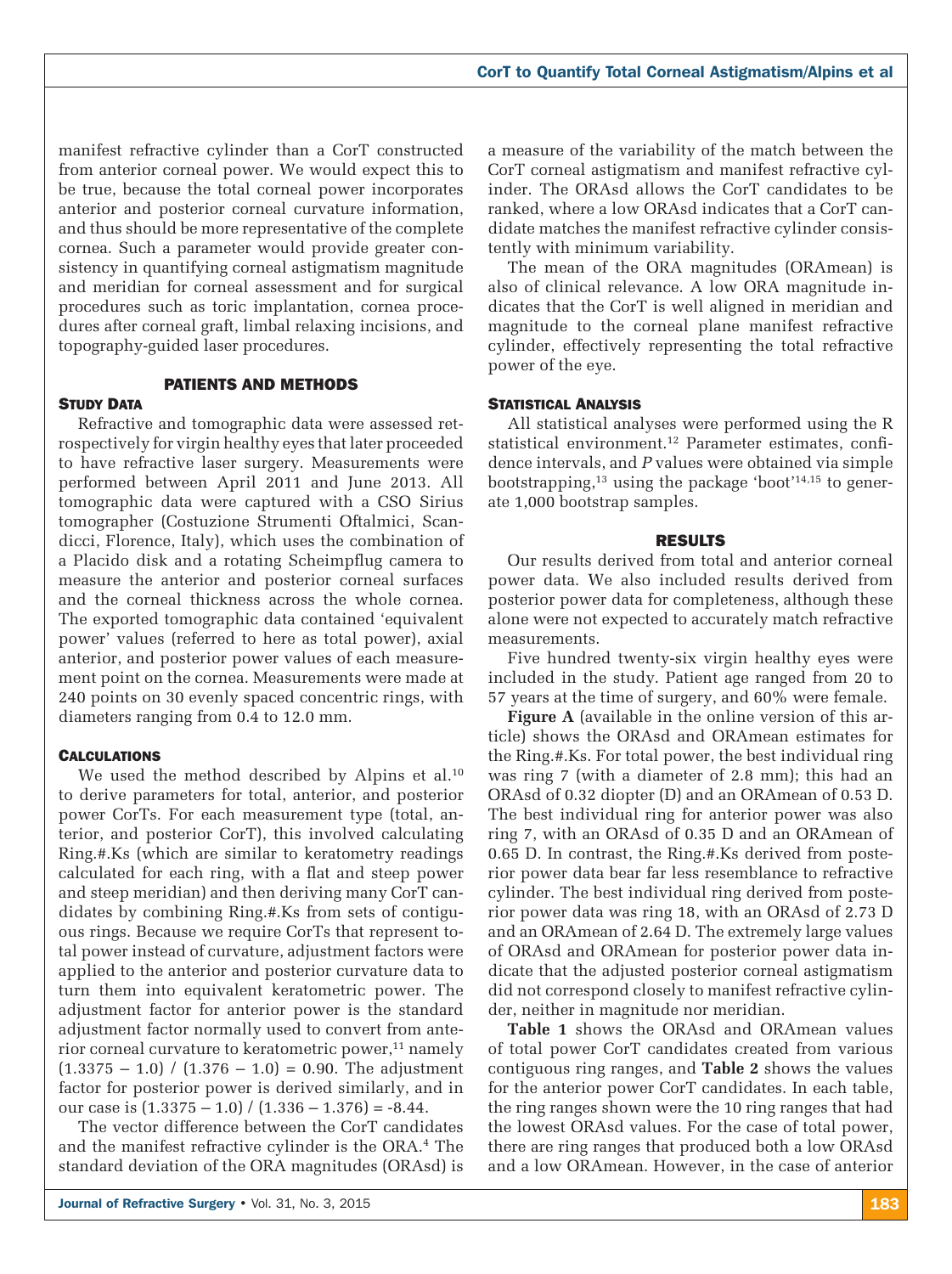#### TABLE 1

CorT ORA Statistics for the 10 Ring Ranges With the Smallest ORAsd Derived From Total Corneal Powera

| <b>Ring Range</b> | <b>Total Corneal</b><br>ORAsd (D) | <b>Total Corneal</b><br><b>ORAmean (D)</b> |
|-------------------|-----------------------------------|--------------------------------------------|
| 1 to 22           | 0.295(0.012)                      | 0.628(0.013)                               |
| 5 to 13           | 0.296(0.013)                      | 0.527(0.013)                               |
| 2 to 21           | 0.296(0.013)                      | 0.616(0.013)                               |
| 2 to 22           | 0.296(0.012)                      | 0.632(0.013)                               |
| $1$ to $21$       | 0.296(0.013)                      | 0.613(0.013)                               |
| 5 to 12           | 0.297(0.013)                      | 0.527(0.013)                               |
| $1$ to $23$       | 0.297(0.012)                      | 0.643(0.013)                               |
| 3 to 17           | 0.297(0.015)                      | 0.557(0.013)                               |
| 2 to 20           | 0.297(0.013)                      | 0.599(0.013)                               |
| 5 to 11           | 0.297(0.013)                      | 0.527(0.013)                               |
| 6 to 11           | 0.300(0.013)                      | 0.523(0.013)                               |

*CorT = corneal topographic astigmatism; ORA = ocular residual astigmatism; ORAsd = standard deviation of ORA magnitudes; D = diopters; ORAmean = mean of ORA magnitudes*

*aRows are sorted according to ORAsd. Entries in brackets are standard errors. The minimum ORAmean value from all ring ranges is 0.523 D, occurring for ring range 6 to 11. ORAmean values that are not statistically significantly different at a 5% confidence level from this minimum are highlighted in bold.*

# *14.* TABLE 3 CorT ORA Statistics Derived From Total Corneal Power for the Ring Ranges With the Smallest ORA That Also Have a Low ORA Mean Value

| <b>Ring Range</b> | <b>Total Corneal</b><br>ORAsd (D) | <b>Total Corneal</b><br><b>ORAmean (D)</b> |
|-------------------|-----------------------------------|--------------------------------------------|
| 5 to 13           | 0.296(0.013)                      | 0.527(0.013)                               |
| 5 to 12           | 0.297(0.013)                      | 0.527(0.013)                               |
| 5 to 11           | 0.297(0.013)                      | 0.527(0.013)                               |
| 4 to 13           | 0.297(0.013)                      | 0.536(0.013)                               |
| 5 to 14           | 0.298(0.015)                      | 0.528(0.013)                               |
| 4 to 14           | 0.299(0.014)                      | 0.535(0.013)                               |
| 5 to 10           | 0.299(0.014)                      | 0.529(0.013)                               |
| 6 to 13           | 0.300(0.014)                      | 0.525(0.013)                               |
| 6 to 11           | 0.300(0.013)                      | 0.523(0.013)                               |
| 5 to 15           | 0.300(0.016)                      | 0.531(0.013)                               |
| 6 to 10           | 0.300(0.014)                      | 0.523(0.013)                               |
| 6 to 12           | 0.301(0.014)                      | 0.524(0.013)                               |
| 6 to 9            | 0.302(0.014)                      | 0.527(0.013)                               |
| 6 to 14           | 0.303(0.015)                      | 0.526(0.013)                               |

*CorT = corneal topographic astigmatism; ORA = ocular residual astigmatism; ORAsd = standard deviation of ORA magnitudes; D = diopters; ORAmean = mean of ORA magnitudes*

# TABLE 2

# CorT ORA Statistics for the 10 Ring Ranges With the Smallest ORAsd Derived From Anterior Corneal Powera

| <b>Ring Range</b> | <b>Anterior Corneal</b><br>ORAsd (D) | <b>Anterior Corneal</b><br><b>ORAmean (D)</b> |
|-------------------|--------------------------------------|-----------------------------------------------|
| $1$ to $23$       | 0.318(0.011)                         | 0.700(0.014)                                  |
| 2 to 23           | 0.318(0.012)                         | 0.703(0.014)                                  |
| 2 to 22           | 0.318(0.012)                         | 0.694(0.014)                                  |
| 3 to 22           | 0.319(0.012)                         | 0.697(0.014)                                  |
| $1$ to $22$       | 0.319(0.012)                         | 0.692(0.014)                                  |
| 3 to 23           | 0.319(0.011)                         | 0.706(0.014)                                  |
| 4 to 22           | 0.320(0.012)                         | 0.700(0.014)                                  |
| 1 to 24           | 0.321(0.011)                         | 0.713(0.014)                                  |
| 4 to 23           | 0.321(0.012)                         | 0.710(0.014)                                  |
| 2 to 21           | 0.321(0.012)                         | 0.687(0.014)                                  |
| 4 to 14           | 0.329(0.012)                         | 0.641(0.014)                                  |
| 5 to 11           | 0.332(0.012)                         | 0.637(0.015)                                  |

*CorT = corneal topographic astigmatism; ORA = ocular residual astigmatism; ORAsd = standard deviation of ORA magnitudes; D = diopters; ORAmean = mean of ORA magnitudes*

*aRows are sorted according to ORAsd. Entries in brackets are standard errors. The minimum ORAmean value from all ring ranges is 0.637 D, occurring for ring range 5 to 11. ORAmean values that are not statistically significantly different at a 5% confidence level from this minimum are highlighted in bold. The only ring range in the first 40 to have a low ORAmean is from rings 4 to* 

power, those ring ranges that produced a low ORAsd did not produce a low ORAmean. The lowest ORAsd and ORAmean values derived from total power data were significantly lower than the lowest ORAsd and ORAmean values derived from anterior power data (for both, *P* < .001). The best ORAsd and ORAmean overall were derived from total power data, with a ring range of 5 to 13 (2.0 to 5.2 mm diameter).

**Table 3** presents those total power CorT candidates with the lowest ORAsd values that also had a low ORAmean value (**Table 1**). There were no statistically significant differences at the 5% confidence level between these candidates with respect to ORAsd or ORAmean. By focusing our attention on the ring ranges of these total power CorT candidates, we observed that all of them describe roughly the same part of the cornea, namely the annulus with an inner diameter of 2 mm and an outer diameter of somewhere between 4 and 6 mm.

## **DISCUSSION**

Total corneal power measurements (incorporating anterior and posterior cornea) allowed us to calculate a better CorT than was possible with anterior corneal power measurements alone, with a lower variability and lower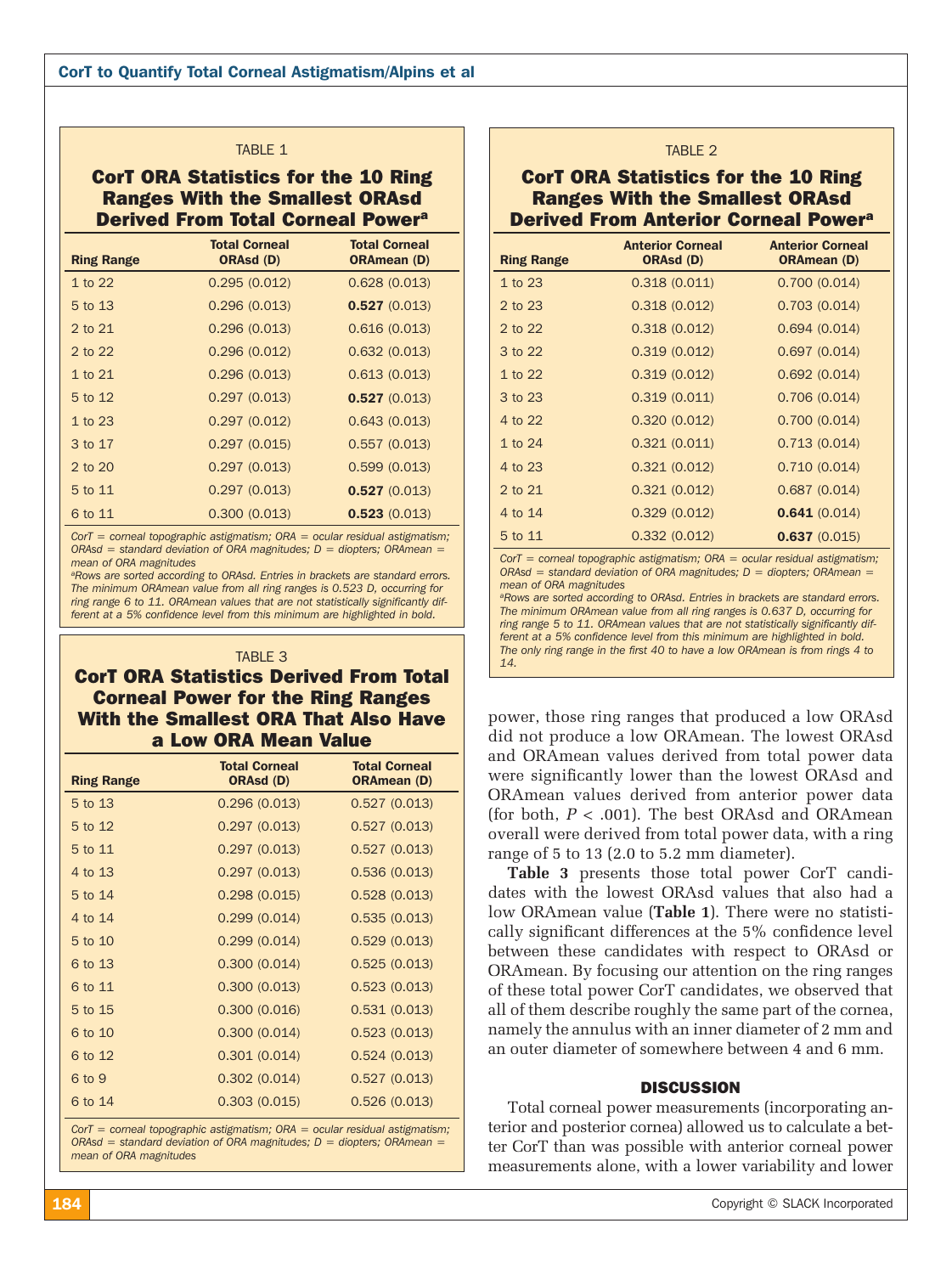mean magnitude of the ORA, and a better correspondence between low ORA variability and low ORA mean.

Our anterior CorT measure was derived from axial curvature data because our intention was to make it comparable with simulated keratometry; our experience indicates that simulated keratometry values from several topographers were calculated on the basis of axial curvature. An advantage of using axial curvature data instead of tangential curvature data was that the resulting corneal measure should be compatible with existing formulas used to calculate intraocular lens power, using existing lens constants.

The axial curvature data were converted using the standardized keratometric index of refraction  $(n = 1.3375)$ . This attempts to account for the negative power of the posterior corneal surface by setting it to a fixed proportion of the power of the anterior surface. Assuming that the refractive index of the cornea is 1.376, this proportion works out to be  $(1 - ((1.3375 -$ 1)  $(1.376 - 1)$  = 0.102. Recently, Koch et al.<sup>16</sup> found corneas with a with-the-rule anterior corneal surface that the amount of astigmatism on the posterior cornea ( $\text{Astig}_{\text{Post}}$ ) was related to the amount of astigmatism on the anterior cornea (Astig<sub>Ant</sub>) by the following rule: Astig<sub>Post</sub> = 0.101 Astig<sub>Ant</sub> + 0.221. This indicates that the amount of astigmatism contributed by the posterior cornea was being underestimated by approximately 0.22 D when the standardized keratometric index of refraction is used. In our results, we found that the ORA mean was 0.17 D lower when derived from total CorT  $(ORA$  mean = 0.53 D) than when derived from anterior CorT (ORAmean = 0.70 D). This difference of 0.17 D is close to the 0.22 D found by Koch et al., which confirms that the total CorT measure behaved as expected when compared to the anterior CorT. Note that this comparison was valid because 71% of the eyes in our study had with-the-rule anterior corneal astigmatism (defined as  $60^{\circ}$  to  $120^{\circ 16}$ ),  $14\%$  had oblique anterior corneal astigmatism, 13% had less than 1 D of against-the-rule anterior corneal astigmatism (0° to 30° and 150° to 180°16), and only 2% had more than 1 D of against-the-rule anterior astigmatism.

Recently, there has been a suggestion that posterior corneal astigmatism should account for all of the ORA, and that any difference that we are seeing is due to measurement error.9 The opinion that corneal measurements and refractive measurements only differ because of imprecise measurement is not new, although it was previously discussed using different terms.<sup>17,18</sup> In our data, the amount of systematic mismatch between the total CorT and the manifest refractive cylinder is 0.52 D. Although this is significantly less than for other corneal measures, it is still not zero. This supports the

longstanding view that manifest refractive cylinder is not just caused by corneal astigmatism, even when the contribution of the posterior corneal surface is taken into account. Non-corneal contributors likely to manifest refractive cylinder include lenticular astigmatism and processing in the visual cortex.4,19 Also, refractive measurements are aligned to the center of the pupil, whereas corneal astigmatism measurements are centered on the corneal apex, which may also lead to a variable mismatch.

A corneal measure that is consistently associated with a lower ORA is easier to use during surgery planning, because the surgeon will be faced with fewer cases of patients with problematically high levels of ORA and less likelihood of adverse visual outcomes.5,7,8 Furthermore, a routine calculation of ORA preoperatively can indicate suitability of the patient to the surgeon. For example, a high ORA would forewarn the surgeon of the need to advise the patient of remaining astigmatism postoperatively, reduce patient expectations regardless of how perfect the procedure was, or identify the patient as not suitable for laser vision correction.

It is not the intention of this study to measure the lenticular astigmatism, nor would it influence the outcomes or conclusions because the lenticular astigmatism is consistently included in all groups examined.

The adjusted posterior corneal power measurements did not match manifest refractive cylinder closely at all, in neither magnitude nor orientation. This is consistent with recent research by Koch et al.,<sup>16</sup> which showed that the steep posterior corneal meridian tended to be aligned closer to, but not necessarily coinciding with, the vertical 90° meridian.

Recently, Koch et al.<sup>9</sup> introduced the 'Baylor toric intraocular lens nomogram' to adjust the results of anterior-surface corneal topographers for the effect of the posterior cornea. Such an adjustment is an important contribution that allows surgeons to address the systematic mismatch between the anterior corneal measurement and the manifest refraction. However, the simplistic nature of the nomogram adjustment means that it cannot reduce any variability that occurs in individual cases. Thus, the variability of the ORA magnitude derived from the total power CorT will still be lower than the variability of the ORA magnitude derived from anterior corneal measurements adjusted with the Baylor nomogram.

For this study, we used actual corneal curvature data, as opposed to converted tomographer power data. The actual corneal curvature data has not previously been available to users of corneal tomographers other than the CSO Sirius, the Oculus Pentacam (Oculus Optikgeräte GmbH, Wetzlar, Germany), and the Ziemer Galilei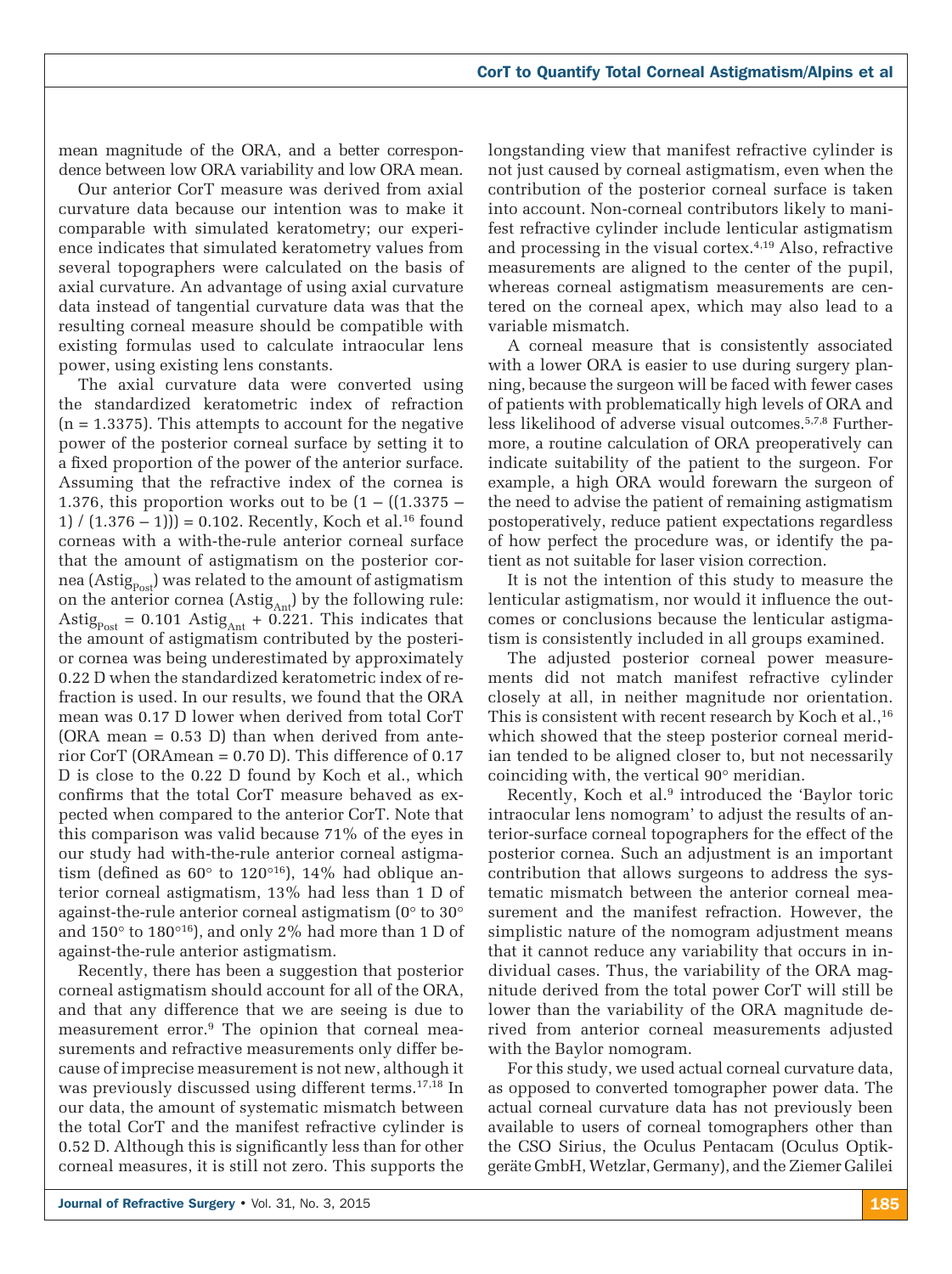(Ziemer Ophthalmic Systems, Port, Switzerland). Further studies are underway to examine total CorT with other tomographers as data become available. Hence, it will be possible to generate CorT total corneal power measures that perform similarly across different tomographers, providing consistency in the measurements necessary for accurate surgical astigmatic planning and management.

In a study that introduced the CorT,<sup>10</sup> the concept of hemidivisional CorTs was also introduced to allow for the characterization of irregular corneas. Here, the cornea was divided conceptually into two hemidivisions, with each hemidivision having its own separately generated CorT. The two hemidivisional CorTs can be combined via a summated vector mean to generate the whole-of-cornea CorT. Because of the close link between the hemidivisional CorTs and whole corneal CorT, we would expect that hemidivisional CorTs based on total corneal power would better represent the refractive power of the cornea than hemidivisional CorTs based on anterior corneal power only. However, validation of hemidivisional CorTs is outside the scope of this article.

Obtaining an accurate parameter for the total astigmatic power of the cornea and its meridian is of utmost importance—whether it be in selecting and orienting toric IOLs, the length and placement of limbal relaxing incisions, astigmatism postoperative corneal graft, or the treatment of refractive astigmatism using excimer laser where corneal parameters are included in treatment planning.4 The CorT based on total corneal power is a measure of astigmatism that can be used for regular and irregular corneas. We have shown that the CorT derived from total corneal power measurements better matches manifest refractive cylinder than the CorT derived from anterior corneal power measurements. This means that it also outperforms simulated keratometry, manual keratometry, corneal wavefront, and paraxial curvature matching.10 Because the CorT is calculated on an individual basis without the use of nomograms, it inherently outperforms corneal astigmatism measures that have been corrected by using population-based nomogram adjustments.

#### AUTHOR CONTRIBUTIONS

*Study concept and design (NA, JKYO); data collection (NA, JKYO, GS); analysis and interpretation of data (NA, JKYO, GS); drafting of the manuscript (NA, JKYO, GS); critical revision of the manuscript (NA, JKYO, GS); statistical expertise (JKYO)*

#### REFERENCES

- 1. Yaylali V, Kaufman SC, Thompson HW. Corneal thickness measurements with the Orbscan Topography System and ultrasonic pachymetry. *J Cataract Refract Surg.* 1997;23:1345-1350.
- 2. Lackner B, Schmidinger G, Pieh S, Funovics MA, Skorpik C. Repeatability and reproducability of central corneal thickness measurement with Pentacam, Orbscan, and Ultrasound. *Optom Vis Sci.* 2005;82:892-899.
- 3. Wang L, Mahmoud AM, Anderson BL, Koch DD, Roberts CJ. Total corneal power estimation: ray tracing method versus Gaussian optics formula. *Invest Ophthalmol Vis Sci.* 2011;52: 1716-1722.
- 4. Alpins NA. New method of targeting vectors to treat astigmatism. *J Cataract Refract Surg.* 1997;23:65-75.
- 5. Frings A, Katz T, Steinberg J, Druchkiv V, Richard G, Linke SJ. Ocular residual astigmatism: effects of demographic and ocular parameters in myopic laser in situ keratomileusis. *J Cataract Refract Surg.* 2014;40:232-238.
- 6. Alio J, Alpins N. Excimer laser correction of astigmatism: consistent terminology for better outcomes. *J Refract Surg.* 2014;30:294-295.
- 7. Kugler L, Cohen I, Haddad W, Wang MX. Efficacy of laser in situ keratomileusis in correcting anterior and non-anterior corneal astigmatism: comparative study. *J Cataract Refract Surg.* 2010;36:1745-1752.
- 8. Qian YS, Huang J, Liu R, et al. Influence of internal optical astigmatism on the correction of myopic astigmatism by LASIK. *J Refract Surg.* 2011;27:863-868.
- 9. Koch DD, Jenkins RB, Weikert MP, Yeu E, Wang L. Correcting astigmatism with toric intraocular lenses: effect of posterior corneal astigmatism. *J Cataract Refract Surg.* 2013;39:1803-1809.
- 10. Alpins N, Ong JKY, Stamatelatos G. New method of quantifying corneal topographic astigmatism that corresponds with manifest refractive cylinder. *J Cataract Refract Surg.* 2012;38:1978-1988.
- 11. Holladay JT. Standardizing constants for ultrasonic biometry, keratometry, and intraocular lens power calculations. *J Cataract Refract Surg.* 1997;23:1356-1370.
- 12. R Core Team. R: A language and environment for statistical computing. R Foundation for Statistical Computing, Vienna, Austria. http://www.R-project.org. Accessed December 17, 2014
- 13. Efron B. Bootstrap methods: another look at the jackknife. *Ann Stat.* 1979;7:1-26.
- 14. Canty A, Ripley B. Boot: Bootstrap R (S-Plus) Functions. R package version 1.3-11.
- 15. Davison AC, Hinkley DV. *Bootstrap methods and their applications.* Cambridge: Cambridge University Press; 1997.
- 16. Koch DD, Ali SF, Weikert MP, Shirayama M, Jenkins R, Wang L. Contribution of posterior corneal astigmatism to total corneal astigmatism. *J Cataract Refract Surg.* 2012;38:2080-2087.
- 17. Mrochen M, Jankov M, Bueeler M, Seiler T. Correlation between corneal and total wavefront aberrations in myopic eyes. *J Refract Surg.* 2003;19:104-112.
- 18. Goggin M, Patel I, Billing K, Esterman A. Variation in surgically induced astigmatism estimation due to test-to-test variations in keratometry. *J Cataract Refract Surg.* 2010;36:1792-1793.
- 19. Vinas M, Sawides L, de Gracia P, Marcos S. Perceptual adaptation to the correction of natural astigmatism. *PLoS One.* 2012;7:e46361.